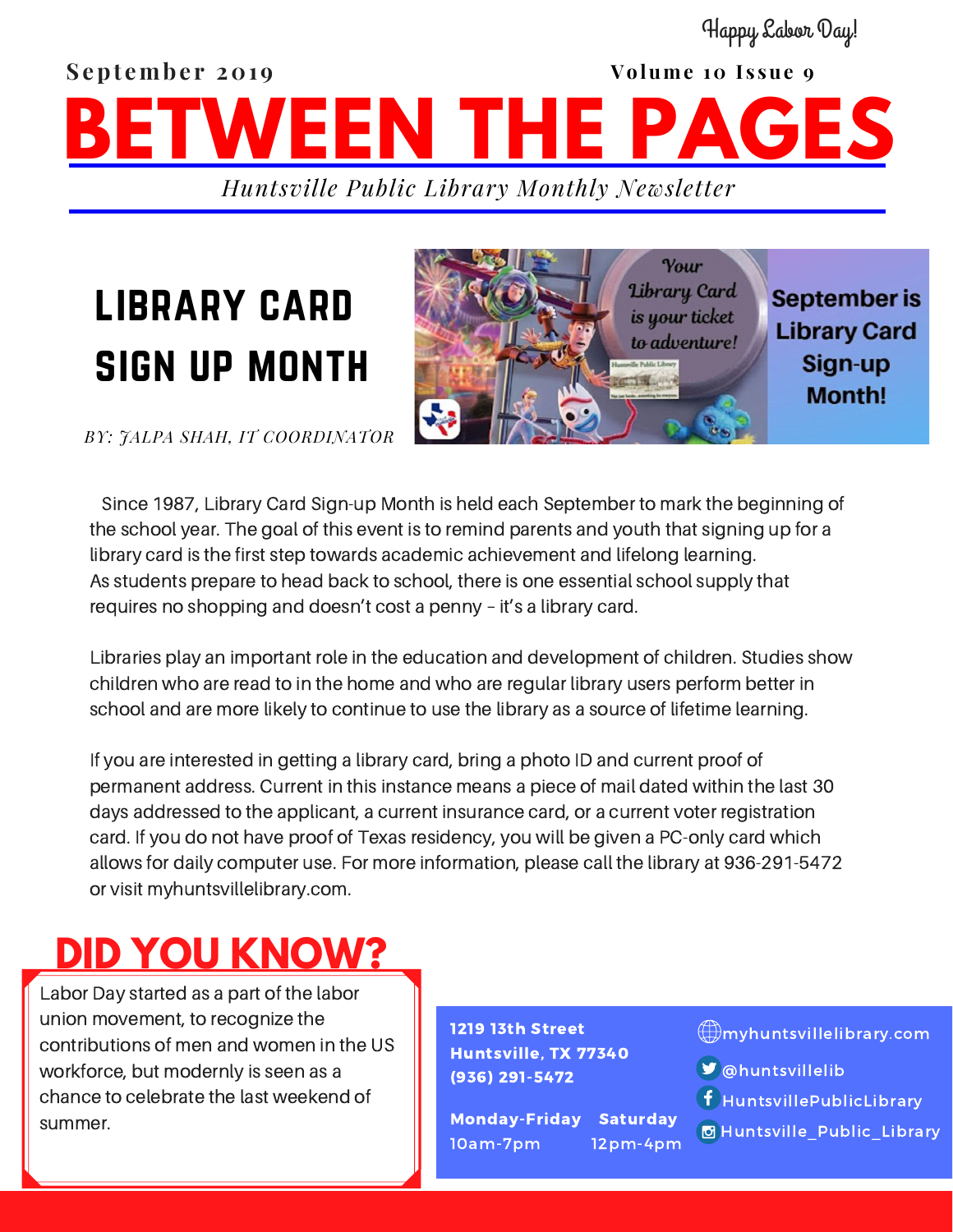## SUMMER WRAP-UP BY RACHEL MCPHAIL, CHILDREN'S COORDINATOR



The Huntsville Public Library is proud of the 364 children, teens, and adults who completed the 2019 Summer Reading Program. Over the summer, participants read books and attended library programs to earn tickets for the library's raffle prizes. The library hosted several exciting programs for families such as the Houston Museum of Natural Science "All About Butterflies" show or the Wild Thing Zoofari animal presentation. The library also held hair care classes, Audubon classes, a storyteller, the Texas A&M Chemistry Road Show, the Texas Poison Control Center, the Yuck Game Show, and a teen theater production.

Of course, the library would like to thank its many supporters and donors for sponsoring library programs such as the Summer Reading Programs. The library received support from the Huntsville Public Library Friends, the Aquatic Center, Double Dave's Pizzaworks, Chinese Wok, 7 Acre Wood, Rainbow Roller Rink, Pita Pit, Insomnia Cookies, Great American Cookies, Shipley's Donuts, Taco Bell, Panda Express, Whataburger, Giddyup Glamour Boutique, City Hall Cafe, Buffalo Wild Wings, Five Loaves Deli, the Houston Museum of Natural Science, the Houston Space Center, McKenzie's BBQ, the Children's Museum, Taco Cabana, Kids Spot Tumbling, Wingstop, We Clean 4 You, Cinestar of Huntsville, Huntsville Lanes, and more.

To celebrate another summer of reading, the Huntsville Public Library partnered with the Sam Houston Statue Visitor Center to throw the 2019 Back to School Bash. 683 people attended the Bash and received school supplies, information about community resources, and vision screenings.

Now that the summer's over and the students are back in school, the library invites everyone to come in, sign-up for a free library card, attend a free library program, and enjoy library resources. For more information about library events and resources, please visit myhuntsvillelibrary.com or call 936-291-5472.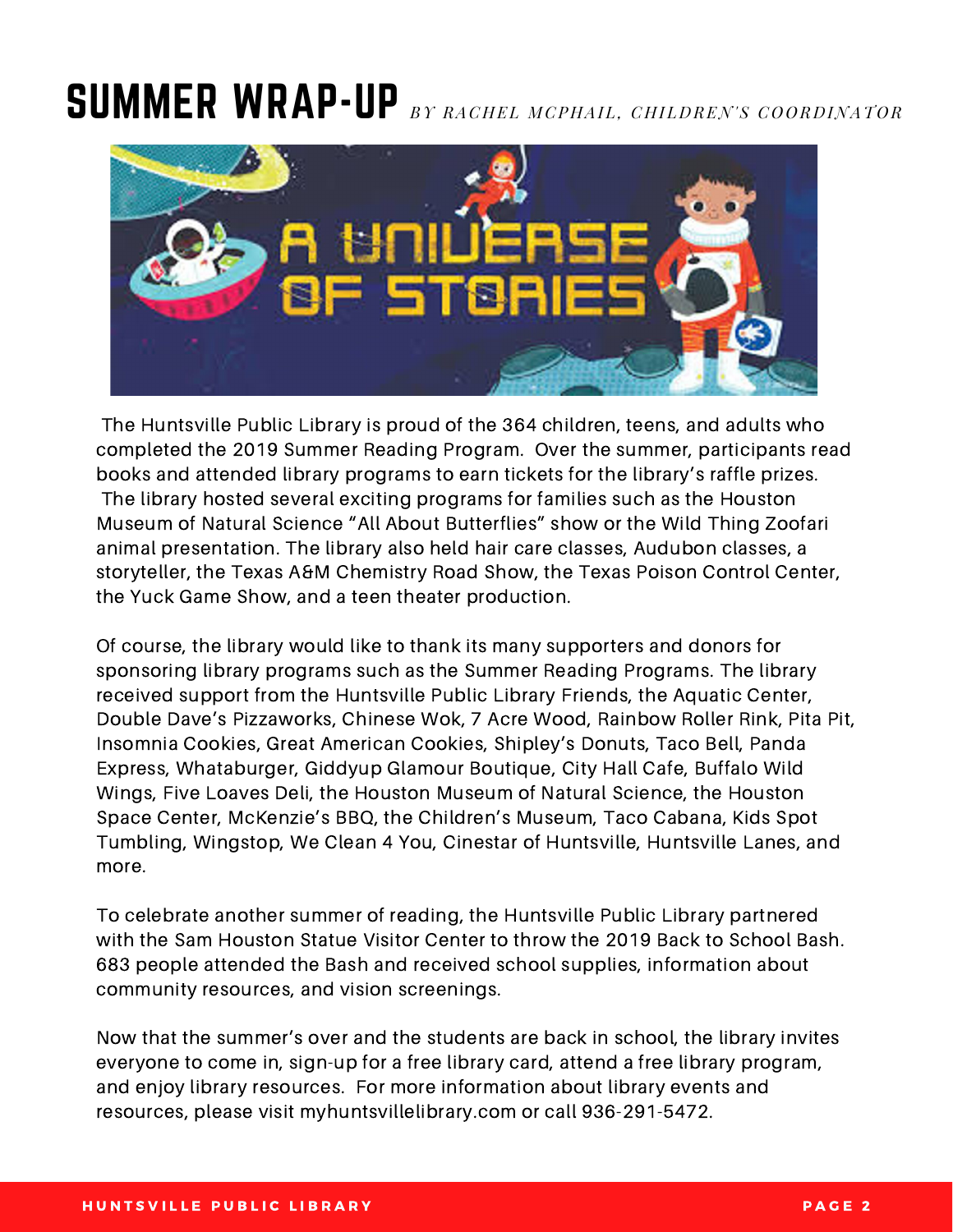## **September Events**

Find this information online at myhuntsvillelibrary.com.

Family Movie Night showing Secret Life of Pets 2 September 6, 4:30 PM For all ages

Instrument Petting Zoo September 13, 4:30 PM For all ages

Mother Goose Lapsit Mondays, 10:30 AM Ages 5 and under

Story Time Tuesdays 5:30 PM, Wednesdays & Fridays, 10:45 AM Ages 5 and under No program on August 1 and 3



Exploring Ancesty.com September 6, 11:30 PM

Basic Computer Classes Tuesdays,11:00 AM Registration Required

Sittercise Tuesdays and Thursdays,10:00 AM

Book Club Educated by Tara Westover September 12, 10:30 AM

Teen Film Club Detective Pikachu September 5,4:30 PM 13-17 years old only

Math Homework Help Wednesdays, 4:30 to 6 PM for elementary and junior high students



Intermediate Spanish Wednesdays, 1:00 PM

Beginner Spanish Wednesdays, 5:15 PM

> Family Search Tuesdays,11 AM

Intro to Mandarin Chinese September 10, 17, 24, 1:00 PM

Learn Mandarin Chinese September 12- November 21, 1:00 PM

> Genealogy: Tips & Tricks September 10, 3:00 PM

Genealogy: DNA September 18, 2:30 PM

H UNTSVILLE PUBLIC LIBRARY AND THE SERVICE OF THE SERVICE STATES OF THE SERVICE STATES OF THE SERVICE STATES O